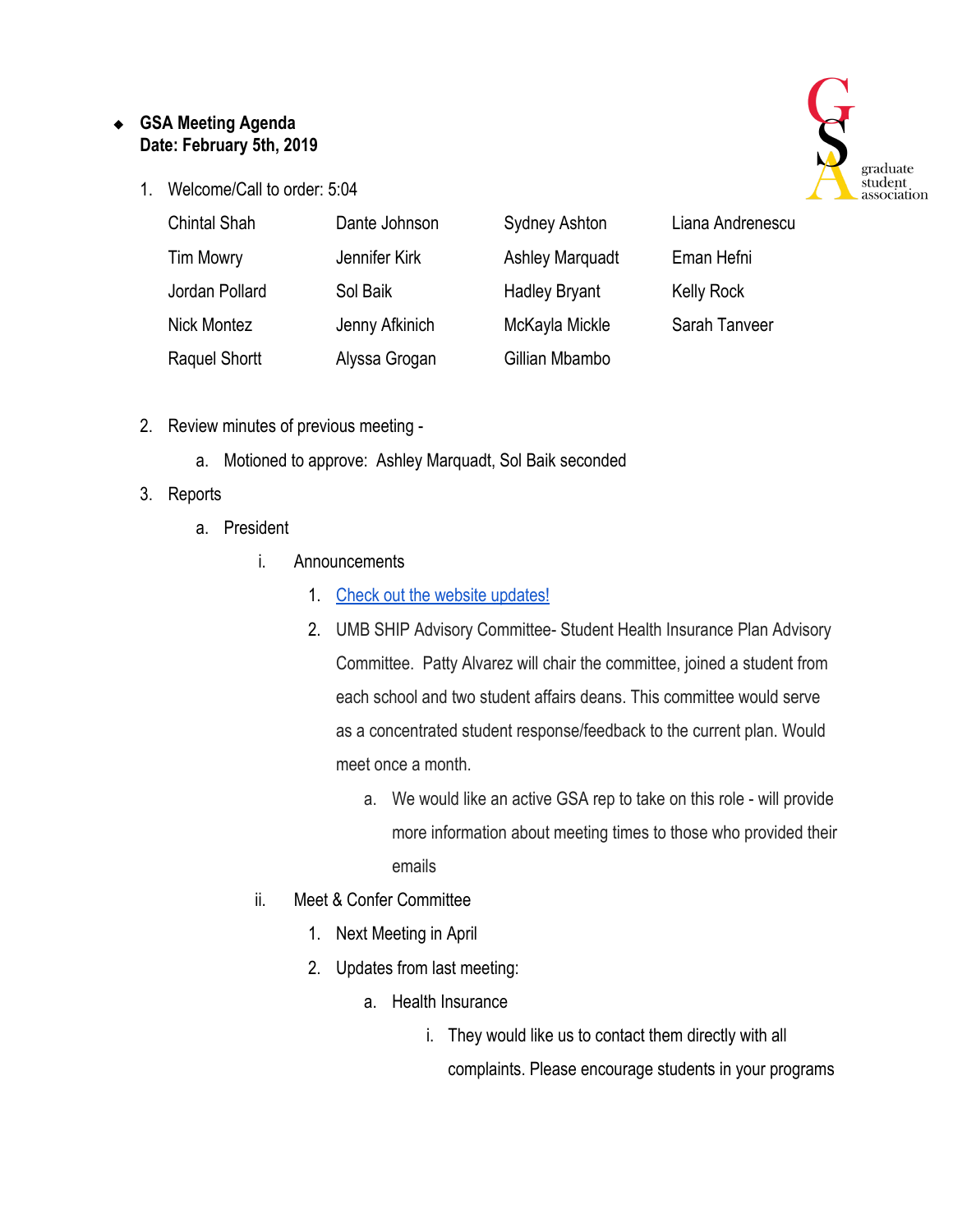to reach out to me with complaints and I will connect them.

- b. Campus Smoking Policy no update but will be brought up again.
- c. Voting (Primary/Presidential Elections) working on getting shuttles to transport to polling places, also potentially community members. Funding for rideshares? Getting information about free Uber/Lyft rides to the polls. Early voting on campus. USGA is setting up station to register students to vote. Email coming soon to get trained to register people. Look into how to expand the event (food, t-shirts, Snapchat geotags, stickers, etc.)
	- i. Figuring out how to get absentee ballots for students who are not registered in Maryland/absentee ballot information session.
	- ii. Vote.org has information about absentee ballots for each state.
	- iii. SWCOS 'Get out the Vote' campaign, will find out if open to all students.
- d. Stipend for PhD students not adjusted for cost of living for over five years (or more). Find study on cost of living/other resources to support arguments that raise is needed.
- b. Vice President
	- i. Announcements
		- 1. Social Activities Committee:
			- a. Spring social @ Pickles: Friday, March 20th at 6PM (TBD on theme!)
			- b. Plant Swap Social with PDAC
				- i. Location: MSTF atrium
				- ii. Date & time: May 21 or 28; around 4:30 PM start
				- iii. Basic event structure: B. Willow will teach a short course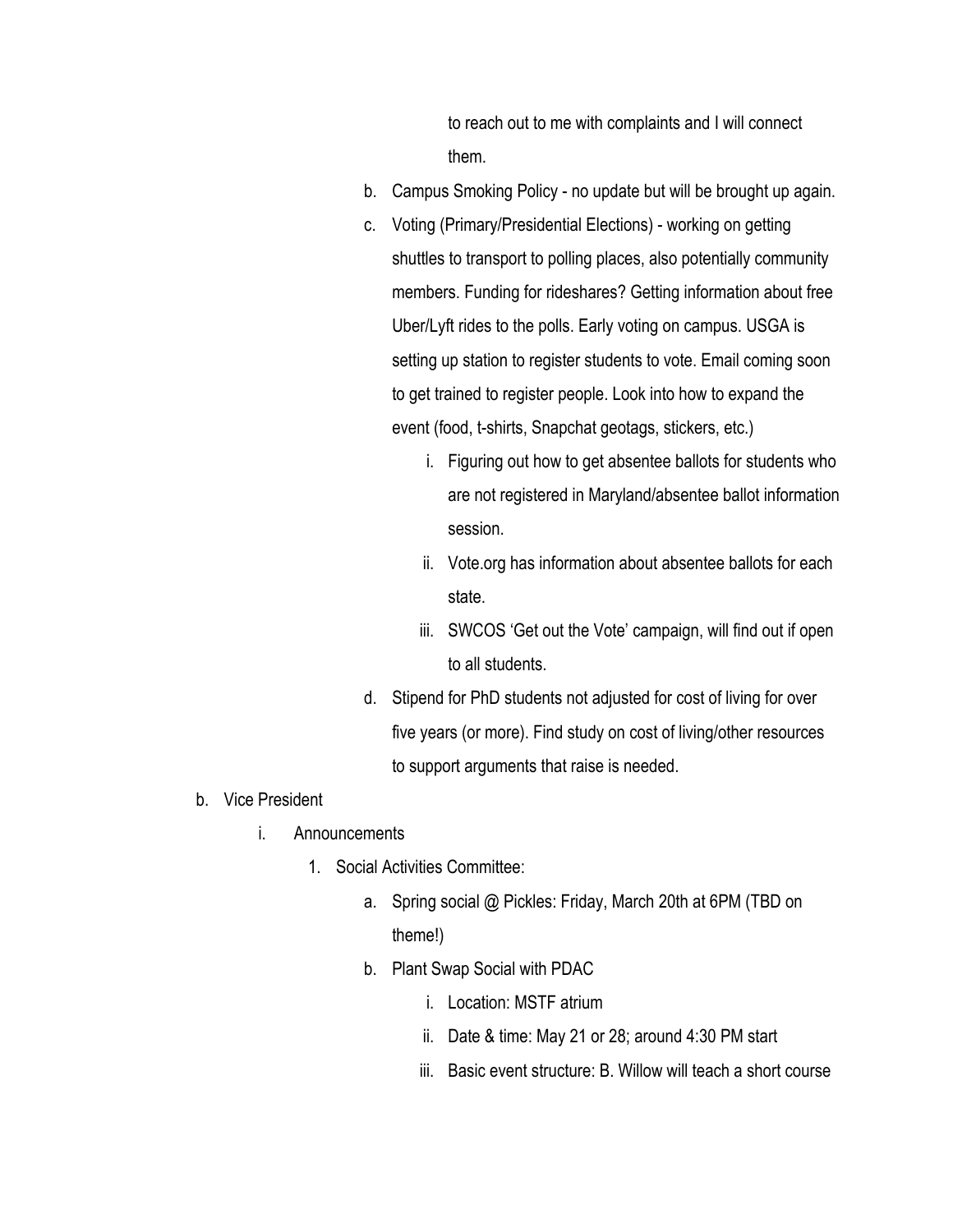& participants can pot their own plant. Participants can also bring their own plant clipping to swap with someone. (Working out specific details with B. Willow now!)

- iv. Budget: \$300 from PDAC and \$600 from GSA (extra money for socials)
	- 1. Will pay for food/drink for event (dry event)
	- 2. Plant potting items: bulk soil, bulk succulents, containers, tools
	- 3. Vote to allocate \$300 toward this event at next meeting after getting more information about cost
- v. Advanced registration to gauge plant supplies and food needed (may offer special prize for those that show up first)
- vi. Planning alongside a PDAC rep Jon Vanryzin
- vii. More details to come!

## 2. USGA Announcements:

- a. Shuttle updates:
	- i. Starting in April, the shuttle will charge non-students (faculty, staff, postdocs) to ride the shuttle: \$1.75/per ride (one-way), loaded onto the OneCard
	- ii. Guest policy will be similar to above but not rolled out until the fall
	- iii. Be sure to share any and all concerns on the UMB shuttle page using this [online form](https://www.umaryland.edu/shuttlebus/suggestions/)
- b. Student Organization Events coming up this semester (keep an eye out for event details in The Elm or Campus Life Weekly)
	- i. Do you think you have cavities? Dental students are about to take their boards and need model people to volunteer for screenings! If you qualify, you get \$\$ and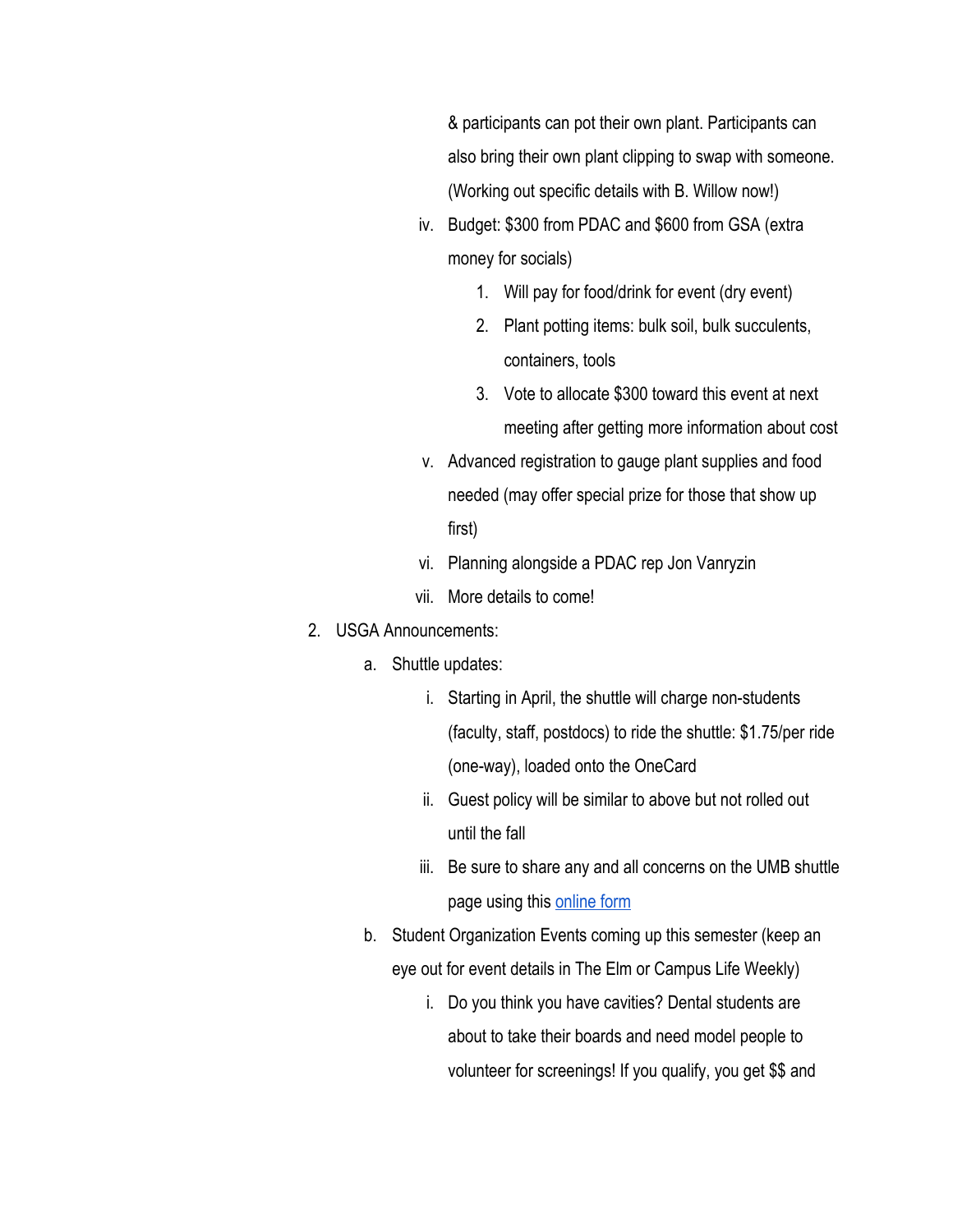free X-rays and fillings. Contact:

[nangelos@umaryland.edu](mailto:nangelos@umaryland.edu) for more info!

- ii. Committees forming on campus:
	- 1. Student Health Insurance Policy (SHIP) Advisory **Committee**
	- 2. Campus Life focus group
- iii. Want to be certified to register people to vote? Contact Ramon Martinez [\(rmartinez@umaryland.edu](mailto:rmartinez@umaryland.edu)) for more info!

### c. Treasurer

- i. Account
	- 1. Current Balance: \$17,533.09
	- 2. (That balance does not reflect 2Q Travel Awards or today's food)
- ii. Finance Committee:.
	- 1. 2Q Travel Awards congratulations to Sol Baik, Rachel Margolis, and Shalini Sahoo who were awarded 2Q Travel Awards!
	- 2. Apologies for the all\_students email that went out after the due date. Not sure why this went out then.
- iii. Student Group Funding:
	- 1. Allocated:\$832.98
		- a. NOVA:\$137.68 unused from allocated Fall funding
		- b. PGSA:\$51.03 unused from Fall event funding request
		- c. ISPE no funding used
	- 2. Reimbursed to date: \$484.27
		- ISPE Send receipts for your Methods Clinic event ASAP
	- 3. Left: \$1,315.73
- d. Secretary
	- i. Announcements: Registration for the GRC is now OPEN! The GRC will be held March 6th. It is a great opportunity to share your research and see what your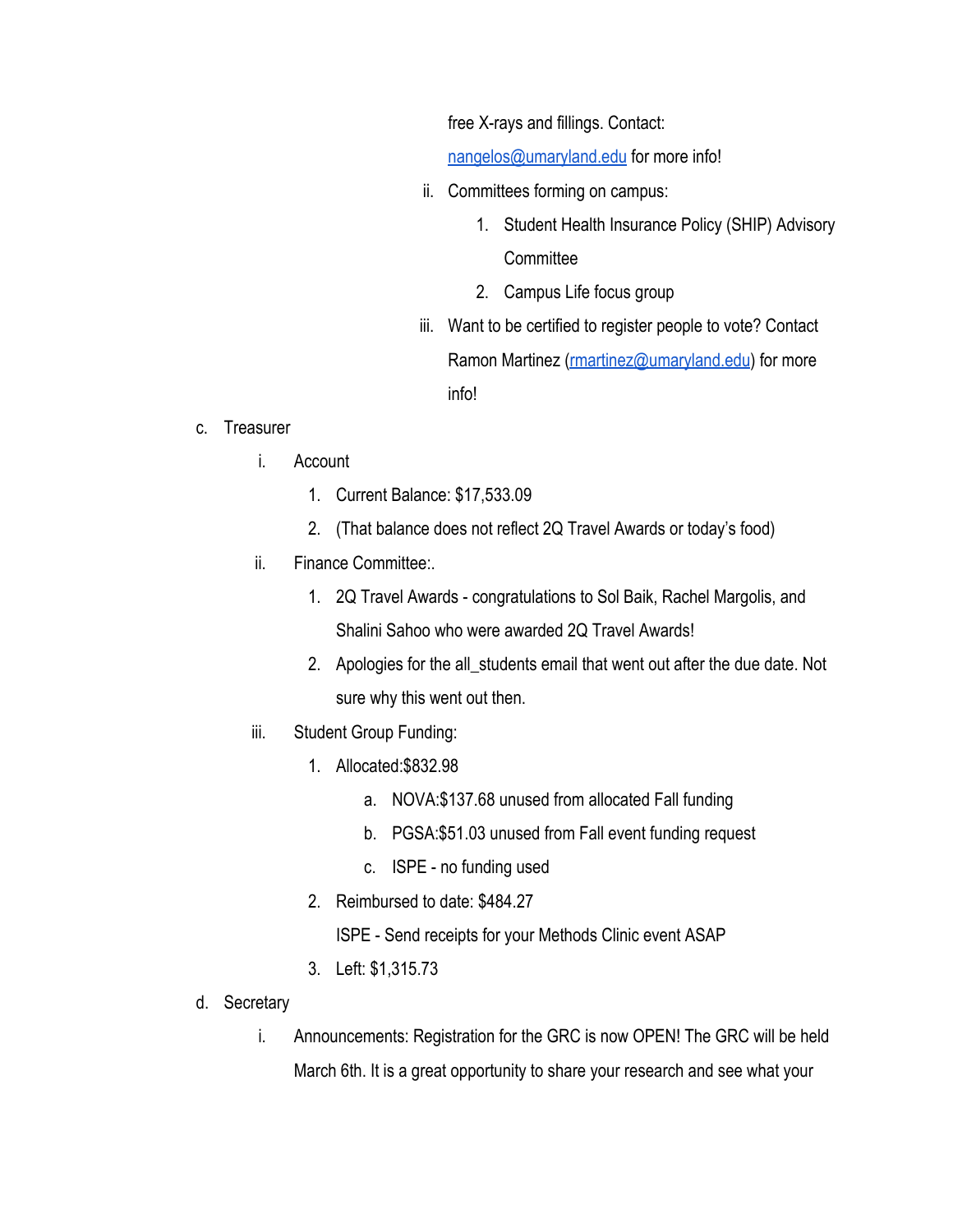fellow graduate students are working on! Encourage your program members to apply. Registration will be open until February 14th, 2020.

- 1. Abstract Booklet cover contest is open, we've received some great submissions so far. Encourage artistic friends to apply!
- ii. Advancement to Candidacy ceremony the day of the GRC. You may bring a guest and invite your faculty mentor to celebrate this great accomplishment! Encourage program members who have advanced to candidacy in 2019 to attend!
- iii. Volunteers for the GRC: We are recruiting volunteers for the GRC! A volunteer sign-up sheet will be sent out shortly. Roles include set-up, moderators for oral presentations, social hour check-in, and more! There are volunteer opportunities in both the morning and the afternoon.
- e. Grad Council rep
	- i. Announcements:
		- 1. Congratulations to Eryn Dixon for being selected for the fall Professional Development Award!
		- 2. We received applications for the research award. I'll be reaching out to the committee to score these so look out for an e-mail if you haven't received one already!
	- ii. U of M grad council: First meeting of the year will be this month, have been out of session the last two months
- f. PR
- i. Announcements: Grad Gazette went out last week please check it out!
- ii. Communications Committee
- iii. Volunteer Committee:
	- 1. Event with Volunteered Untapped on February 8th at Kennedy Krieger located at 1714 Ashland Avenue (near Hopkins). Come out and work with kids at Kennedy Krieger! There will be a social hour after starting at 1pm with half off drinks and free birthday cake. Email PR Rep for more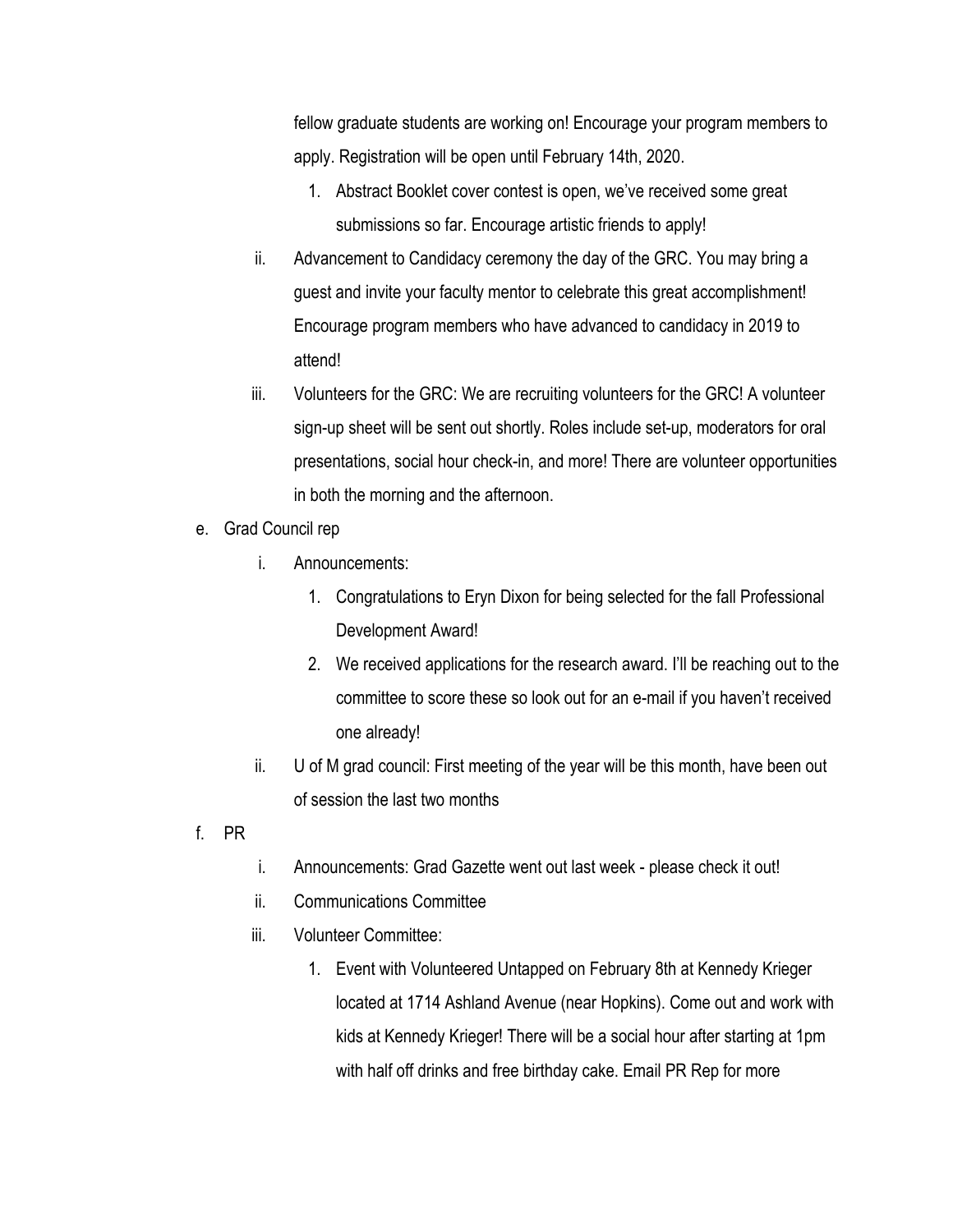### information!

- g. Meyerhoff: No updates
- h. NOVA: No updates
- 4. Old Business:
	- a. Graduate Student Lounge Meeting held on Friday
		- i. Lounge will be moving into Lexington Building, we want input on what we would like in the new lounge! More information to come regarding how to get involved with planning
- 5. New Business:
	- a. None
- 6. Upcoming Events:
	- a. GRC- March 6th
	- b. Bake Your Thesis- April 16th (5PM??)
		- i. Food will be the same (but less) than last year. There isn't really a committee for this but let me know if you have interest in helping to organize decorations or food.
	- c. Plant Swap
	- d. USGA Valentine's Day Social Pickles 7PM this Friday
- 7. Other Business/Announcements
	- a. Customer Service Focus Group (Norma Hunter): information gathered through focus groups will be analyzed and used as a baseline to develop the A&F Customer Service Strategy, an initiative sponsored by Dawn Rhodes, Chief Business and Finance Officer and Vice President for Administration & Finance. The GSA was identified as a key stakeholder that interacts with Administration and Finance from time to time. You may send the following two questions in advance for the group to review and think about their responses prior to the meeting:
		- i. What does excellent service look like?
		- ii. How can Administration and Finance exemplify these behaviors?
		- iii. If think of something after the meeting, contact Ms. Hunter (email provided in